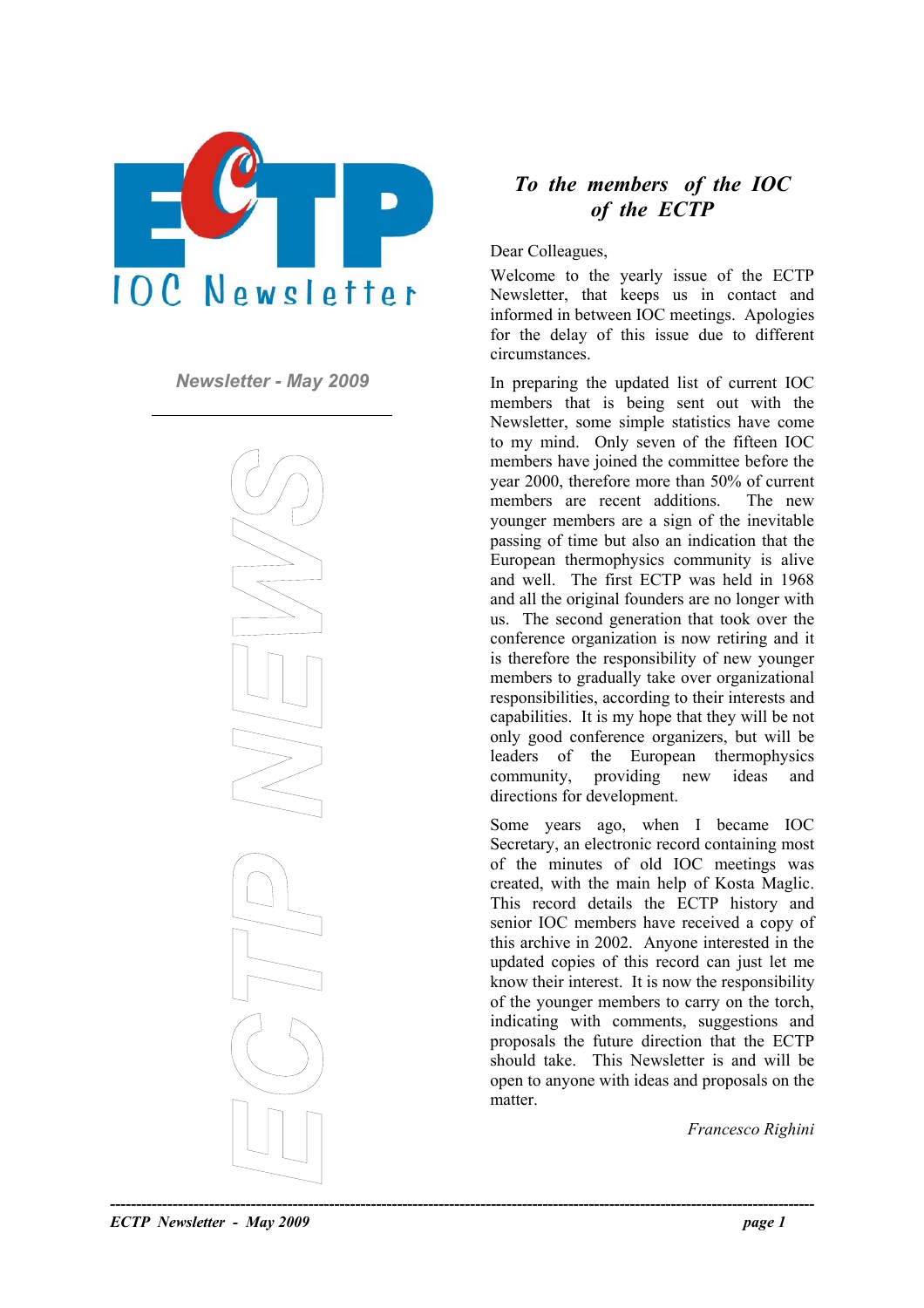## *ECTP 2008* Final Program: **451 presentations**

The Eighteenth European Conference on Thermophysical Properties (ECTP) was held this past September (August 31 - September 4, 2008) in Pau, France. The conference was coorganised by the University of Pau, which was responsible for the scientific program regarding the fluids, and the Institute of Physics, Slovak Academy of Sciences in Bratislava together with the Constantine the Philosopher University in Nitra as well as the University of Bordeaux 1 (France), which were responsible for the scientific program related to the solids. The event began on Sunday evening with an ice breaking reception in the Palais Beaumont - Congress Centre downtown. All the scientific sessions took place in the Faculty of Science at the University of Pau Campus. Poster sessions were given in the main hall of the faculty and oral sessions were accommodated in four faculty amphitheatres of 200 places each.

After the review procedure and some cancellations (details in Table 1), the final conference program consisted of **185** oral and **266** poster presentations. Sixty percent of the presentations covered the thermophysical properties of fluids and forty percent those of solids. The oral presentations were split in four parallel sessions from Monday to Wednesday and in three parallel sessions on Thursday.

**Table 1**  Author Preferences: **526 presentations**

|             | <b>Fluids</b> | <b>Solids</b> | <b>Total</b> |
|-------------|---------------|---------------|--------------|
| Oral        | 126           | 75            | 201          |
| Indifferent | 79            | 68            | 147          |
| Poster      | 111           | 67            | 178          |
| Total       | 316           | 210           | 526          |

## After abstract review: **494 presentations**

|          | <b>Fluids</b> | <b>Solids</b> | <b>Total</b> |
|----------|---------------|---------------|--------------|
| Accepted |               |               |              |
| Oral     | 120           | 87            | 207          |
| Accepted |               |               |              |
| Poster   | 178           | 109           | 287          |
| Rejected | 18            | 14            | 32           |
| Total    |               |               |              |
| Accepted | 298           | 196           | 494          |

**----------------------------------------------------------------------------------------------------------------------------------------** 

|  |  | Final Program: 451 presentations |
|--|--|----------------------------------|
|--|--|----------------------------------|

|               | <b>Fluids</b> | <b>Solids</b> | <b>Total</b> |
|---------------|---------------|---------------|--------------|
| Oral          |               |               |              |
| presentations | 107           | 78            | 185          |
| Poster        |               |               |              |
| presentations | 165           | 101           | 266          |
| Total         |               |               |              |
| Accepted      | 272           | 179           | 451          |

The morning sessions were opened by invited talks and were closed by short workshops, as listed in Table 2. According to the views of many participants, most workshops were very interesting with lively debates.

**Table 2 Workshops and their leaders** 

| Workshop                    | Leader         |
|-----------------------------|----------------|
| Photothermal                | J.L. Battaglia |
| <b>Techniques</b>           |                |
| <b>Transient Techniques</b> | V. Boháč       |
| <b>Thermal insulations</b>  | H.P. Ebert     |
| Processes                   | E. Kaschnitz   |
| <b>Petroleum Fluids</b>     | A. Goodwin     |
| Thermophysical              | C. Nieto de    |
| Properties of Ionic         | Castro         |
| Liquids - Are they          |                |
| necessary?                  |                |
| Mass diffusion and          | Z. Saghir      |
| Thermo-diffusion            |                |
| Recent developments         | E. Vogel       |
| in viscosity                |                |
| measurement and             |                |
| modelling                   |                |

The posters were separated in two sessions dealing both with solids and fluids. One poster session was scheduled on Monday, the other one on Wednesday so that each poster remained displayed for two days, giving ample time to attendees to examine them. Exhibition stands, located with the two poster sessions in the main hall, ran through the conference. The location of the posters as well as the extended display time were very effective in favouring contacts. In addition to the various scientific events, an afternoon break was arranged to give attendees the opportunity to meet and establish ties with colleagues in a very informal way. During this free time,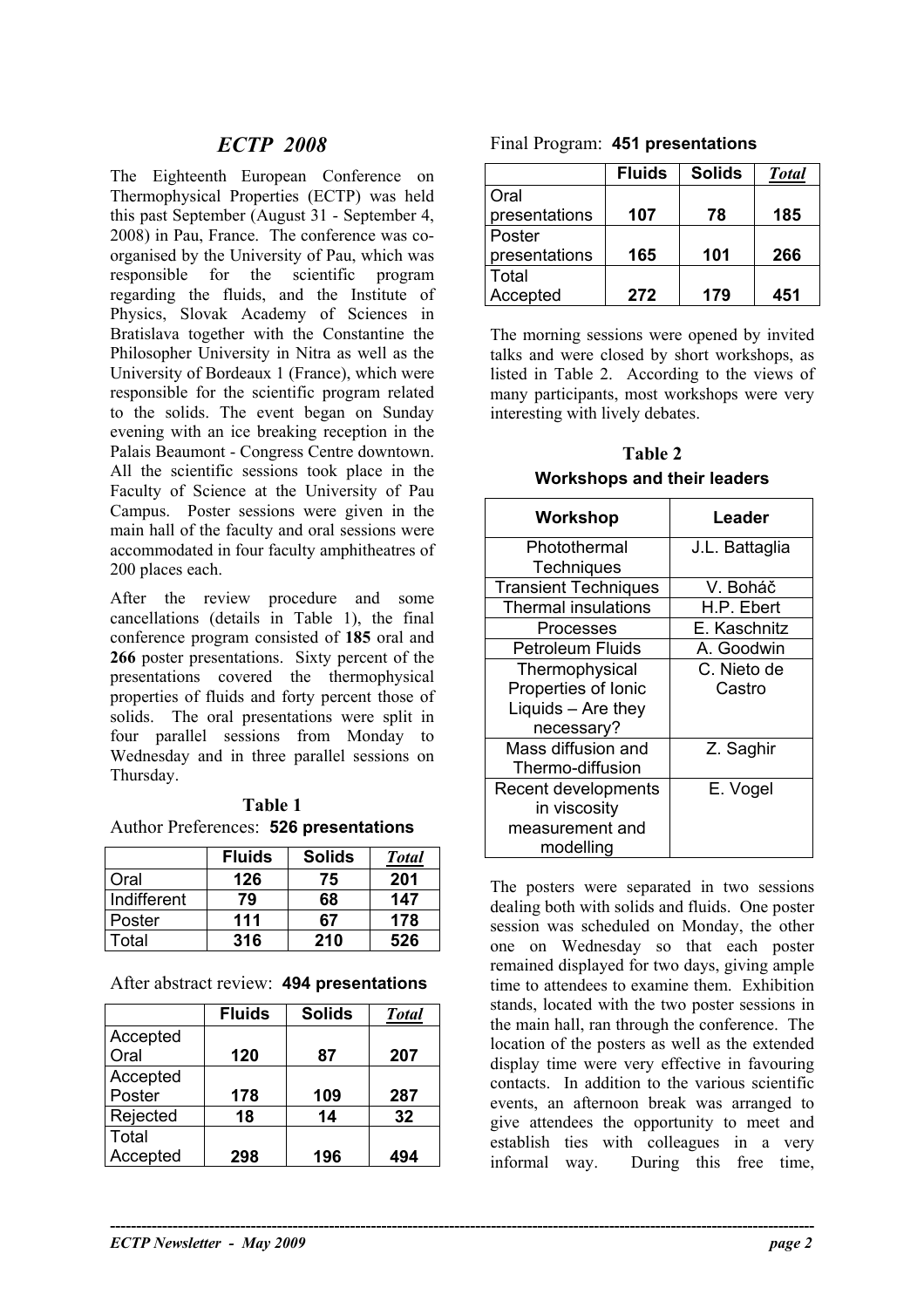participants were encouraged to take advantage of planned excursions to visit some tourist attractions of Pau and its surroundings.

The conference was highlighted by three plenary lectures given on Monday morning after a short opening ceremony :

- 100 Years Liquefaction of Helium  $A$ Breakthrough in Thermophysical Properties Research and Its Contemporary Significance by **Arno Laesecke** (N I S T / Physical and Chemical Properties Division)
- Thermophysical Properties of Reservoir Fluids: New Challenges for the Petroleum Industry by **Francois Monte**l (Total / Geoscience Technologies)
- Carbon Nanotubes and Graphene Flakes: Physics and Applications by **Siegmar Roth** (Sineurop Nanotech Research Lab Technologiezentrum)

The award session was held on Wednesday afternoon. During the ceremony, recipients of the ECTP-NETZSCH Young Scientist Award and of the ECTP Award for Lifetime Achievements in Thermophysics gave lectures. Juergen Brillo (DLR German Aerospace Center, Germany), who received the ECTP-NETZSCH Young Scientist Award, presented his work on metallic alloys with a talk titled: "Thermophysical Properties of Multicomponent Melts". Akira Nagashima (Yokohama National University, Japan) received the ECTP Award for Lifetime Achievements in Thermophysics. In his presentation he discussed the role of conferences, of research institutions and of the thermophysical-property community related to the exchange of scientific information. His presentation was titled: "Thermophysical Properties and Scientific Information Common".



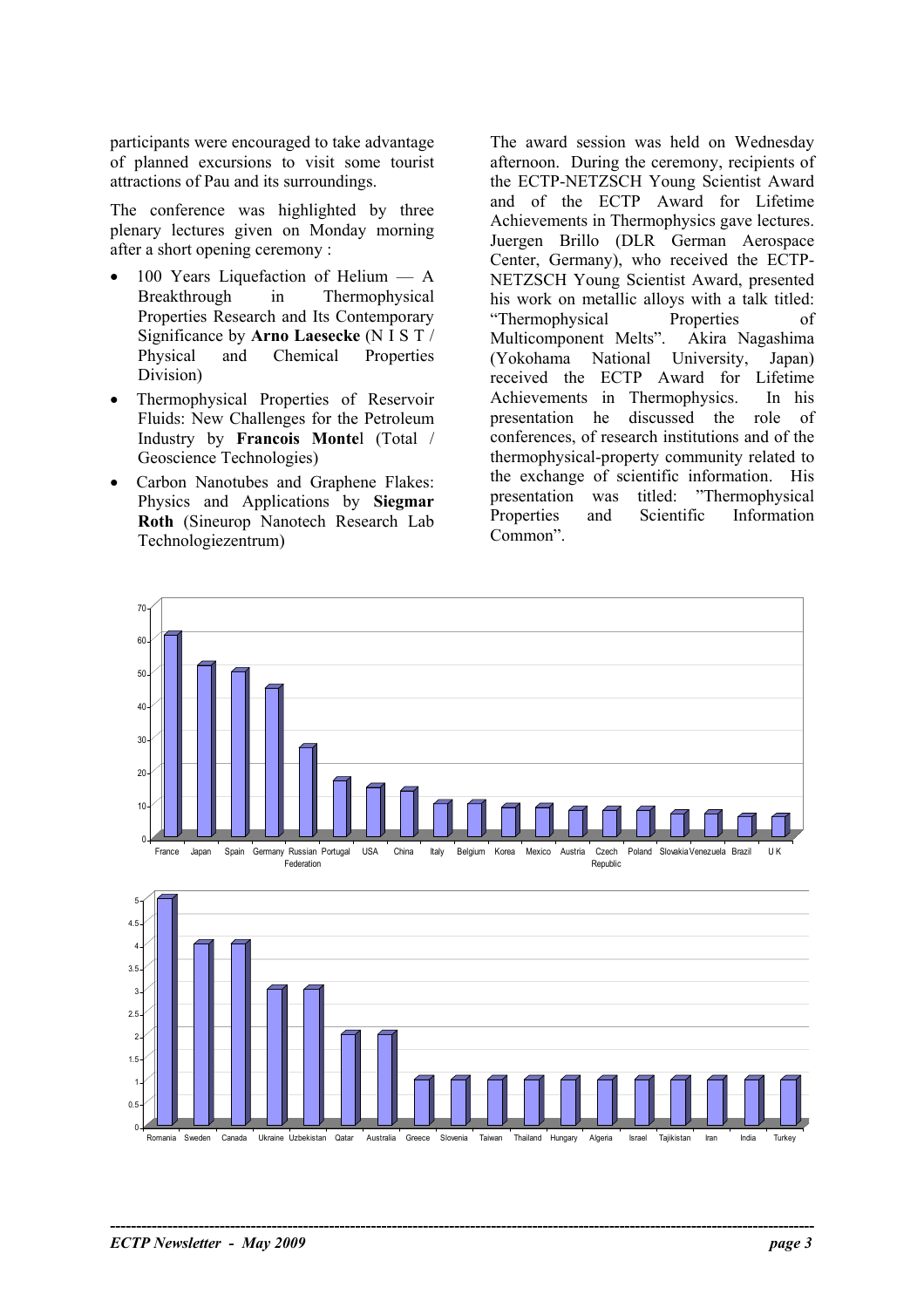

**----------------------------------------------------------------------------------------------------------------------------------------** 

ECTP 2008 was attended by over 400 people from 40 countries. As it can be seen in the figures above, France as the organizing country had the greatest number of attendees with 60 delegates, but Japan, Spain and Germany were close behind with about 50 delegates each. These four countries made up half of the participants. The Russian Federation was also well represented with around 30 delegates. There were also a substantial number of participants from the USA and China. Finally, about 70% of the delegates were from Europe, about 20% from Asia and about 10% from America.

During the organizational planning we did not expect so many attendees and so many requests for oral presentations. We had the overall aim to have a free afternoon and to maintain as much as possible the preferences of authors regarding oral or poster presentations. This was broadly achieved, but required four parallel sessions with an early start in the morning and a late finish in the afternoon. Two days (Monday and Wednesday) were particularly busy for attendees, but they did not seem to mind. However several questions were raised

concerning the position of the invited lectures at the beginning of the sessions.

Most of the participants found the venue pleasant and comfortable, and enthusiasm for the presentations remained high for the first four days of the event. There were lively discussions during oral and poster presentations as well as during the different workshops. Unfortunately attendance fell off sharply during the last morning. This was unfair to those scheduled to speak that morning and particularly for invited ones. This problem should lead to some reconsiderations concerning the schedule of the conference. It might be better to conclude the conference with the gala dinner.

As a conclusion, I would like to take the occasion to thank all the members of the local organizing committee for their work. I particularly express my heartfelt thanks to Antoine Baylaucq and Ludovit Kubičár for all their work and for the time they spent in making the conference a success. Thanks are also due to the scientific committee and the workshop leaders for their help in building a valid scientific program. I wish Marc Assael